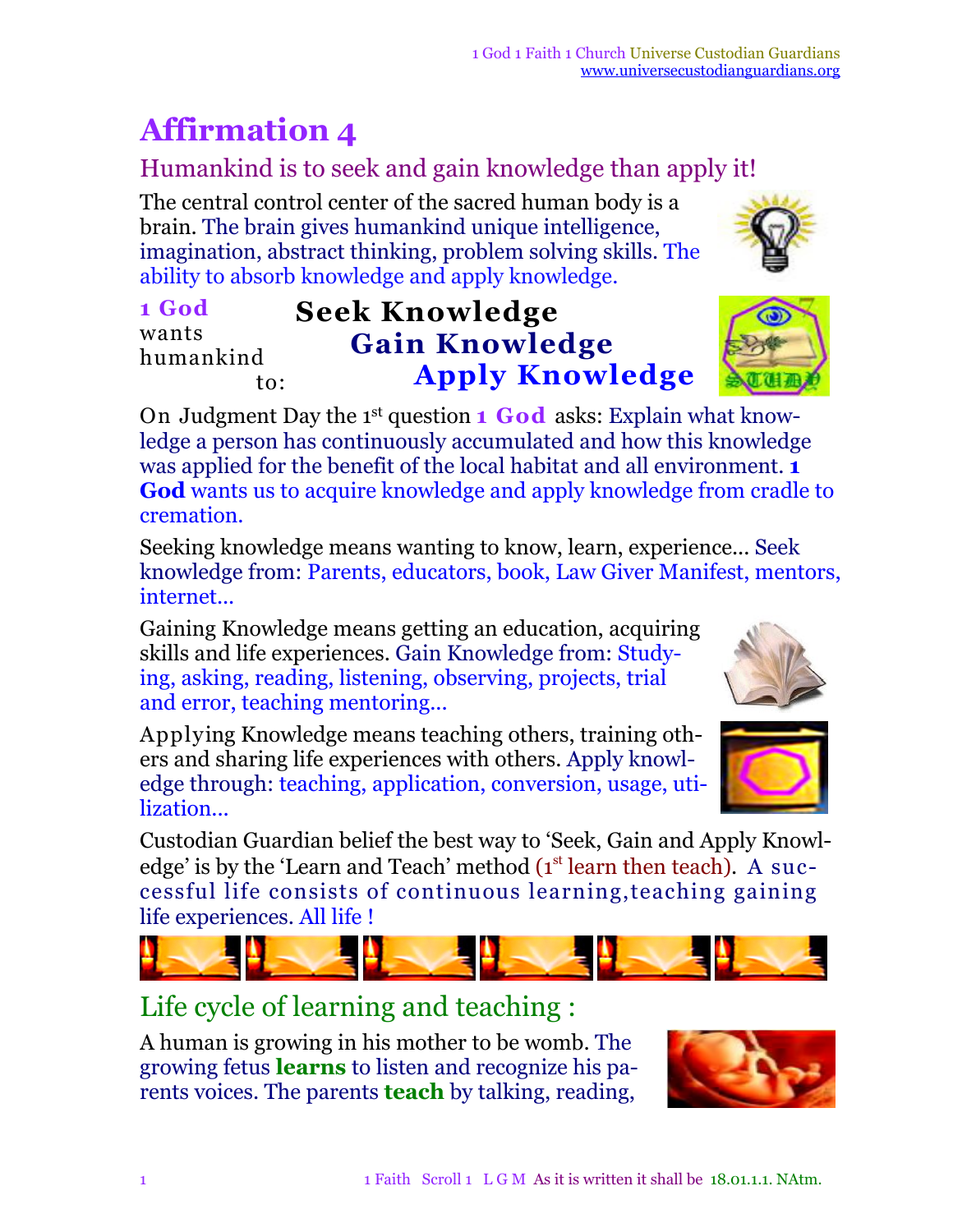shouting, singing, making music, laughing, introducing the sounds of pets. A fetus gains its 1<sup>st</sup> life experiences. Parents gain their 1<sup>st</sup> experience in parenting.

When attending Shire and Provincial free public education scholars **learn** through study, comprehension, understanding and repetition. The fast learners **teach** (assist educator) the slow learners.

At work every worker is trained and retrained. More knowledgeable, experienced workers help with training and retraining.

A Soul's mission consists of accumulating our life's life experiences. It is your duty to help your Soul. Seeking, gaining and applying knowledge lead to life experiences. Fate, choices further life experiences.

**Fate life experience:** A life threatening accident (falling from a great height). A life experience that is never forgotten.

**Choice life experience:** A person decides to parachute. An experience that is never forgotten.

Intellectual Property (I.P), an individual's live experience knowledge is preserved (estate) to become immortal. Knowledge continuity approach identifies critical knowledge and provides methods for capturing, applying transferring that knowledge. Life experiences are to be separated between work and personal.

An individuals life experience knowledge (I.P) is shared with the community and family. Community sharing comes via free public education. Sharing means oral audio (story telling), video (showing), shadowing (hands on).

All intellectual property (commercial, private) belongs to the community (Shire). A community provided the means for a person to gain, I.P. Claiming 'Copyright, Patent' is stealing from the community, **MS R6**!

Family knowledge sharing comes via children, grandchildren. Sharing: oral audio (story telling), video (showing), shadowing (hands on).

Universe Custodian Guardians assist with Study Guide, 'Learn and Teach' method in continuous learning and teaching. U.C.G. support government free education and oppose, non government education. U.C.G. education supports Shire, Province education:

- **SmeC** 'Shire medical education Complex'.
- **PHeC** 'Provincial Hospital education Complex'.
- **PDEc** 'Provincial Defense Emergency center'.
- **CE** 'Community Emergency service'.

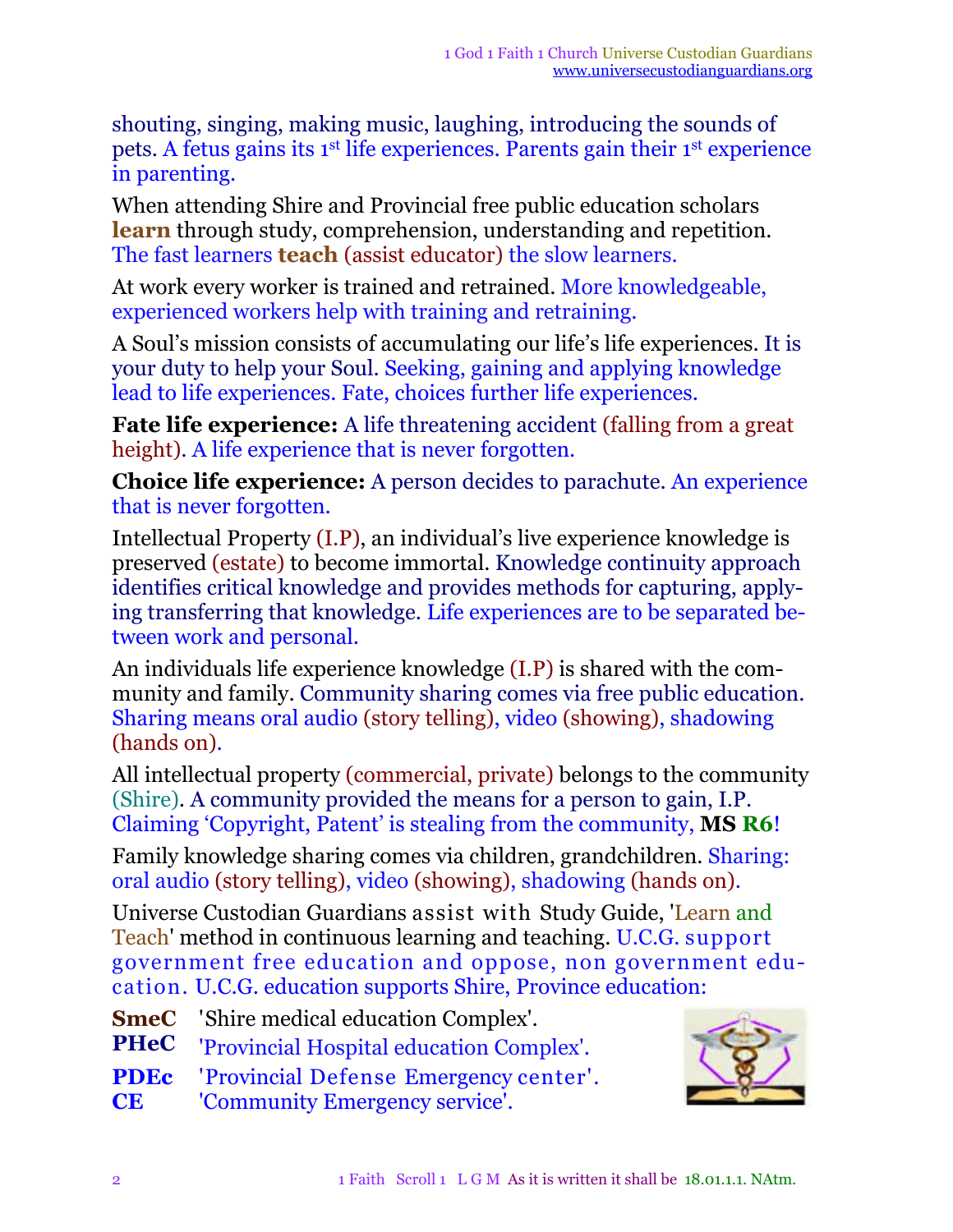#### Custodian Guardian knowledge time line :

Mothers and children > **SmeC** (Newborn club, Basic school, Girl's only School, Family College, Senior Activity Club) >

**PHeC** (Boy's only school; Apprentice, Technical, Leadership College; Leadership Camp) >

**PDEc** (CE, Leadership Camp, Couple selection) >

Life experiences > Knowledge Continuity !

Custodian guardian Free Education is a combined effort by educators , medics, parents, scholars, volunteers, seniors and government.

## Must do :

**Seek knowledge:** ask, be adventures, be curious, listen, observe, research, read, watch,..

**Gain knowledge:** comprehend, experiment, grasp, learn, repeat, theorize, understand,..

**Apply knowledge:** advise, do, guide, instruct, mentor, show, teach

Support:  $1^{st}$  Learn then  $2^{nd}$  Teach (as: child, parent, employee, leader)

Support: 'Shire medical education Complex' (SmeC)

Support: 'Provincial Hospital education Complex' (PHeC)

Support: 'Provincial Defense Emergency Complex' (PDEc)

Support: 'Community Emergency service' (CE)

Demand free government education from cradle to cremation. It's your **1 God** given right! Non government education is closed down.

## **Zero Tolerance** to stealing from public education!

Government that gives money to non government education is stealing from public education as well as insulting **1 God**. This kind of Government is removed, prosecuted **MS R7**. Senior government employees that facilitate this type of Government are as guilty. They loose their job, are prosecuted **MS R7**.

Every time you learn something, write it down. Later teach it to others. Preserve your writings for Knowledge continuity.

Use Universe Custodian Guardians study guide. Support plagiarism in education. Why rewrite something that is well written. Rather use it and expand on it.